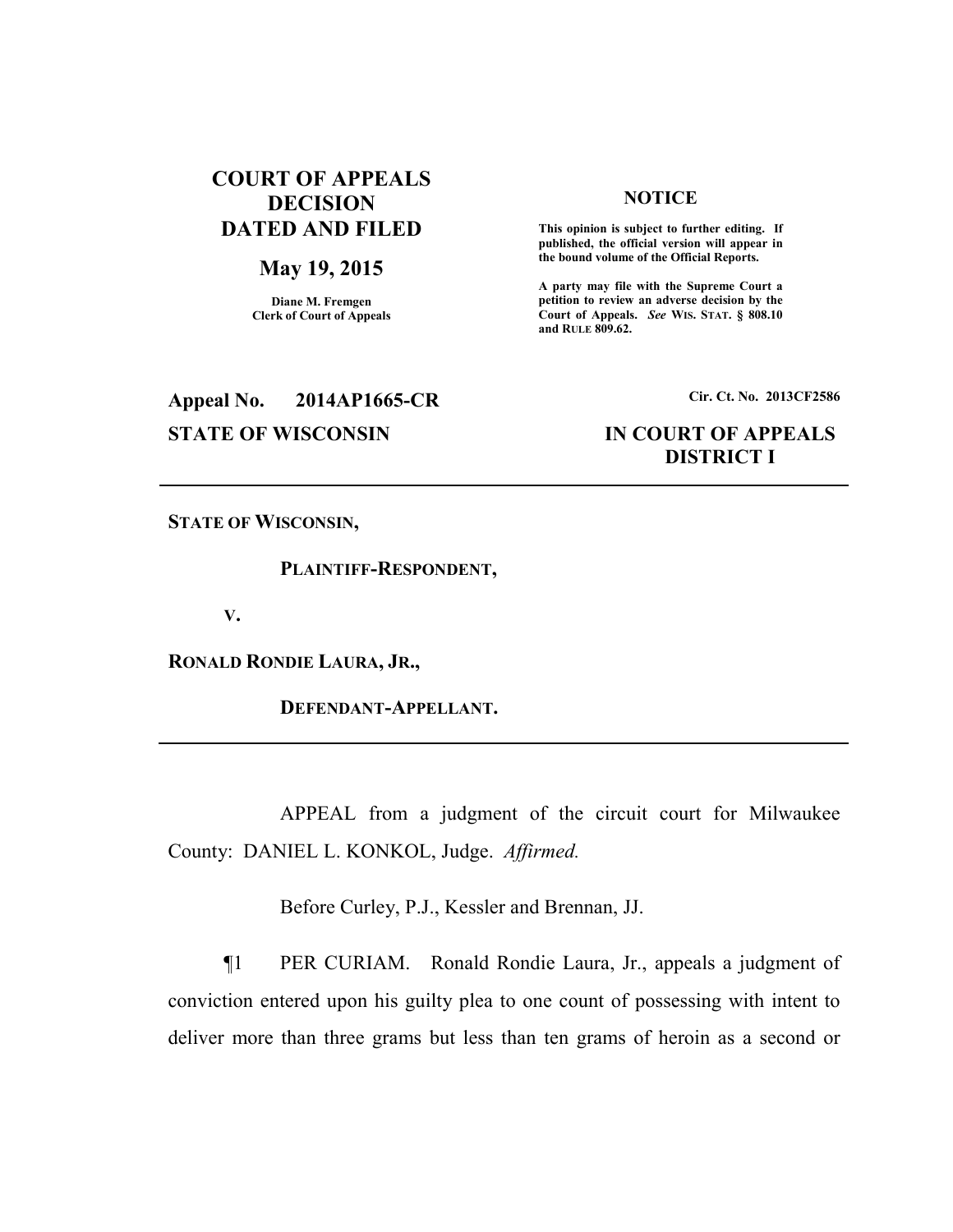subsequent offense. The issue is whether the circuit court erred by denying Laura's motion to suppress evidence. We affirm.

## **BACKGROUND**

¶2 Police stopped a van in which Laura was a passenger. During the course of the traffic stop, police searched Laura and a plastic baggie fell out of his pants leg. The baggie contained a substance subsequently determined to be heroin. The State charged Laura with possessing with intent to deliver more than three grams but less than ten grams of heroin as a second or subsequent offense. Laura moved to suppress the physical evidence found during the traffic stop, and the circuit court conducted a hearing on the motion.

¶3 Officer Jacob Wasechek testified he was with Officer Matthew Helwer and their sergeant in a squad car patrolling the area of North 39th Street and West Burleigh Avenue in Milwaukee, Wisconsin, on June 2, 2013. A fellow officer on bicycle patrol, Daniel Roufus, contacted the squad car and said that a tan Chevy van with a defective rear lamp was on the road in the area and emitting a strong odor of marijuana. The officers in the squad car stopped the van nearby, and Roufus soon joined them. Wasechek said he could smell the odor of marijuana coming from the van as soon as he got out of the squad car.

¶4 Helwer testified about the first moments of the traffic stop. He said he could smell burnt marijuana as he exited his squad car, and the odor became stronger as he approached the van. Helwer said the officers identified Laura as the front-seat passenger and David Bradford as the driver. Helwer then described how Roufus ordered Laura out of the vehicle, patted him down, and directed him to sit on the curb. Helwer went on to say he conducted a warrant check for both of the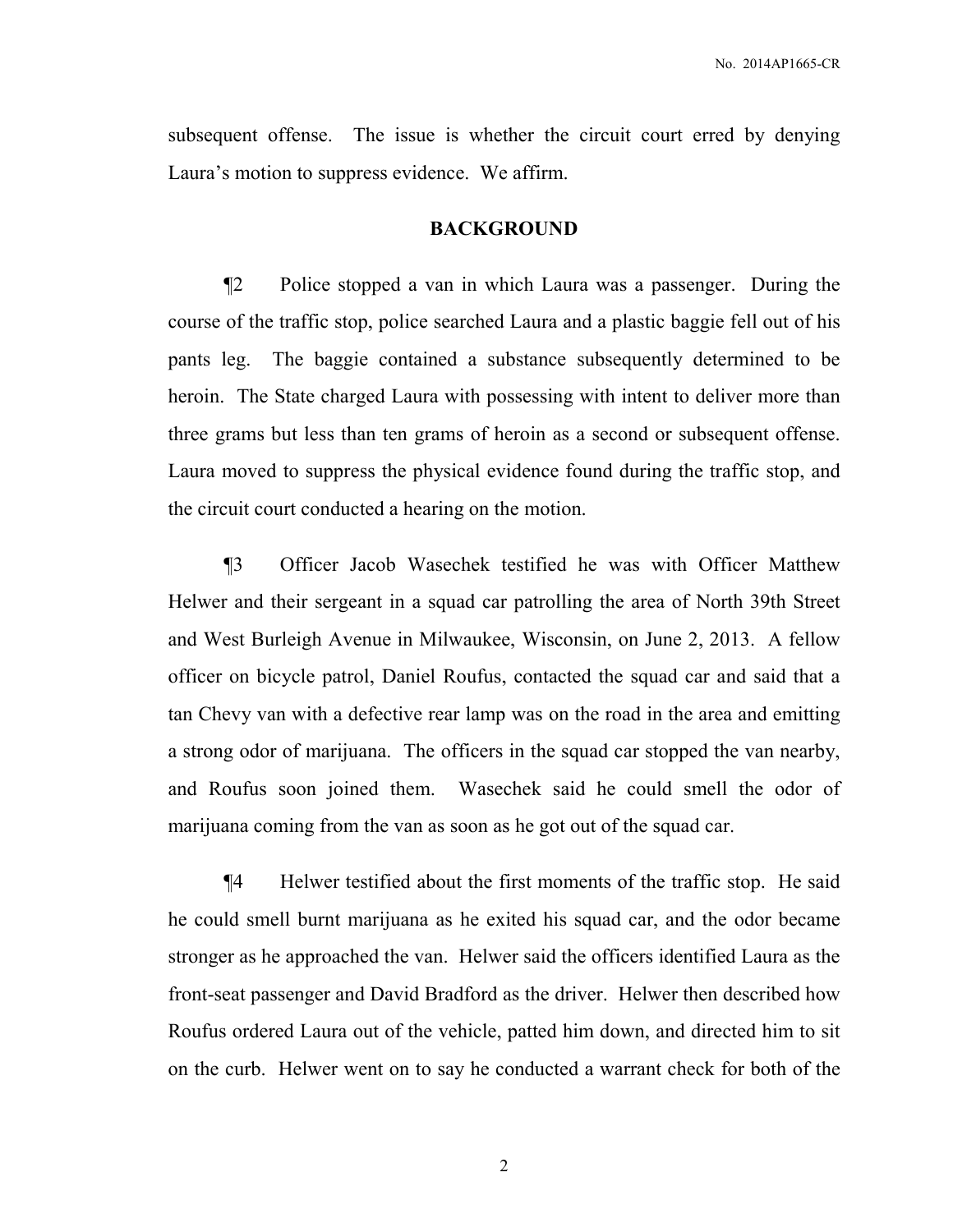men in the van. He found no outstanding warrants but determined that Laura was on probation for a drug offense.

¶5 Officer Matthew Seitz testified that he went to the area of 39th and Burleigh Avenue on June 2, 2013, to assist with a traffic stop that was underway. As he exited his squad car, he noticed the stopped vehicle "smelled strongly of an odor of marijuana." He approached Laura and Bradford sitting on the curb and asked if they had any marijuana in their possession. Laura replied, "no, we smoked it all up."

¶6 Seitz concluded that Laura had violated the terms of his probation because, in Seitz's experience, probationers are always required to maintain absolute sobriety, and Laura acknowledged smoking marijuana. Seitz decided to arrest Laura, and Seitz therefore conducted a custodial search in connection with that decision. During the search, a plastic baggie fell out of Laura's pant leg.

¶7 Laura also testified. He said Roufus found nothing during the original pat down search, and Laura confirmed that he was not handcuffed or restrained as he sat on the curb after that search. He denied saying he and Bradford had smoked up their marijuana. Laura claimed Bradford actually made that statement. Finally, Laura admitted telling Seitz that the object he shook out of Laura's pants concealed only "some plastic bags."

¶8 The circuit court found that the officers were "far more credible than Laura" and determined the relevant question to be whether the officers' testimony showed they acted lawfully. The circuit court concluded the officers properly stopped the van and detained Laura while they conducted an investigation. The circuit court determined that the odor of marijuana and Laura's statement that he "smoked up" the marijuana gave the officers probable cause to arrest Laura for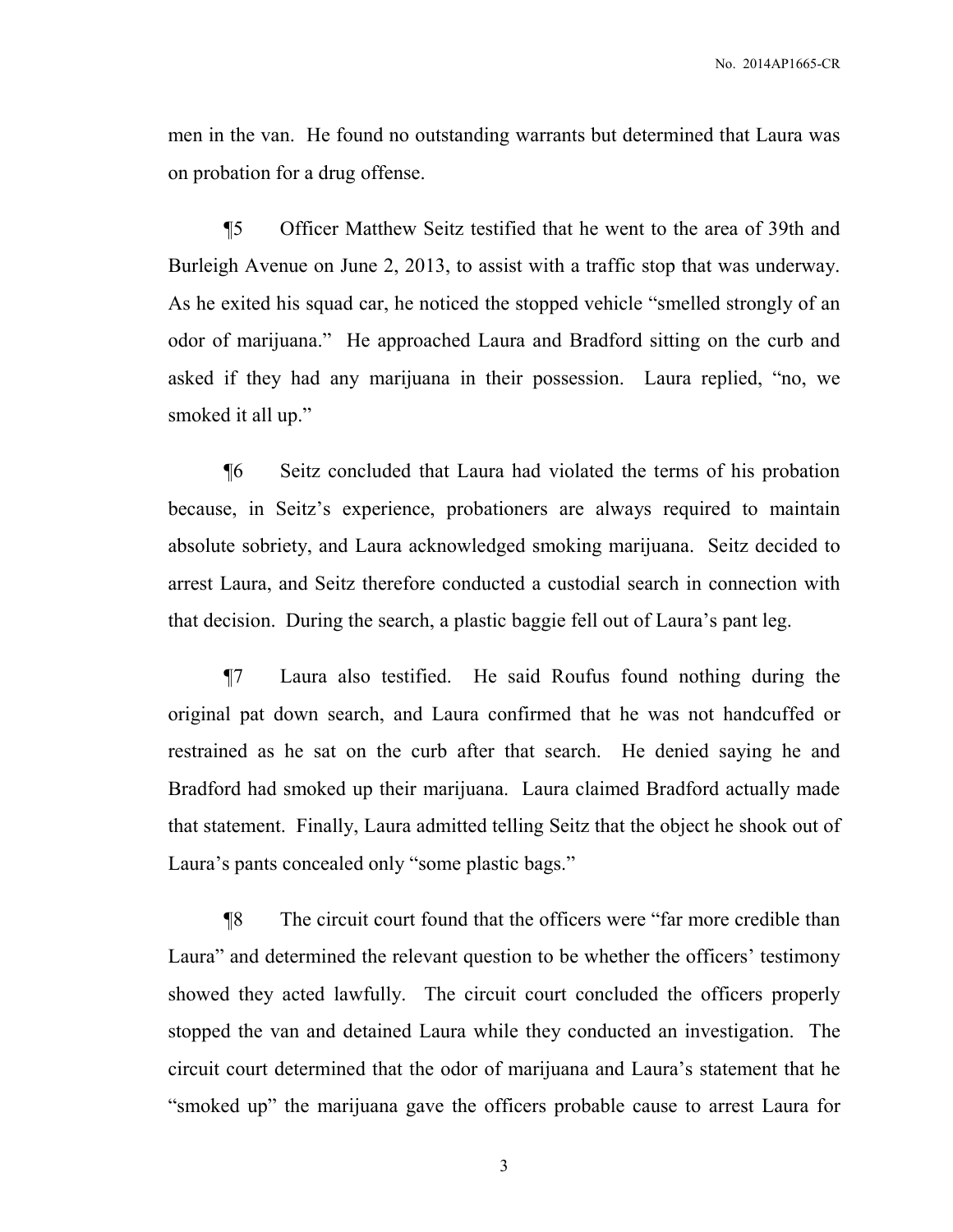possessing marijuana and justified searching him incident to the arrest. The circuit court found that the search incident to arrest uncovered evidence concealed in Laura's pants, that the officers lawfully discovered that evidence, and that the evidence was admissible at trial.

¶9 Laura pled guilty as charged. The circuit court imposed a five-year term of imprisonment, bifurcated as three years of initial confinement and two years of extended supervision. Laura appeals.

### **DISCUSSION**

¶10 "The Fourth Amendment to the United States Constitution and Article I, Section 11 of the Wisconsin Constitution prohibit unreasonable searches and seizures." *State v. Artic*, 2010 WI 83, ¶28, 327 Wis. 2d 392, 786 N.W.2d 430. Wisconsin courts normally "construe<sup>[]</sup> the protections of these [constitutional] provisions coextensively." *Id.* Upon review of an order resolving a challenge to a search or seizure, we uphold the circuit court's findings of fact unless they are clearly erroneous. *State v. Kutz*, 2003 WI App 205, ¶13, 267 Wis. 2d 531, 671 N.W.2d 660. Additionally, we defer to the circuit court's assessment of witness credibility. *See State v. Young*, 2009 WI App 22, ¶17, 316 Wis. 2d 114, 762 N.W.2d 736. The application of the facts to constitutional principles, however, is a question of law that this court reviews independently. *See State v. Drew*, 2007 WI App 213, ¶11, 305 Wis. 2d 641, 740 N.W.2d 404.

¶11 Laura contends the circuit court erred by denying his motion to suppress evidence because police searched him unreasonably in violation of his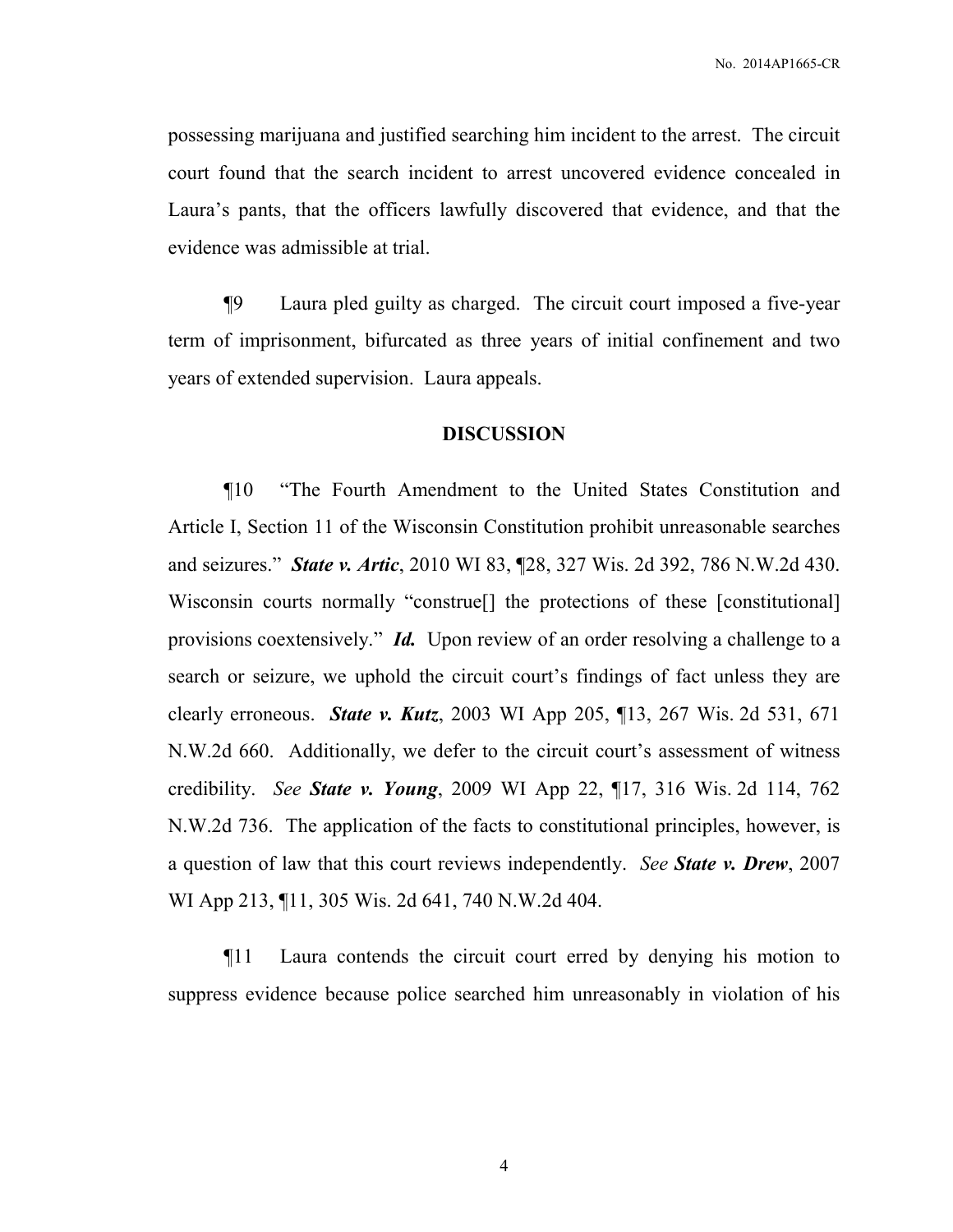No. 2014AP1665-CR

state and federal constitutional rights.<sup>1</sup> Before addressing the arguments Laura offers on appeal, we preliminarily note his concession that the odor of marijuana detected by the officers permitted them to stop the vehicle in which he was a passenger and to conduct an investigation. We accept that concession: "[t]he unmistakable odor of marijuana coming from an automobile provides probable cause for an officer to believe that the automobile contains evidence of a crime." *State v. Secrist*, 224 Wis. 2d 201, 210, 589 N.W.2d 387 (1999). Laura suggests, however, that the police could not order him out of the van during the course of the investigative stop, and he claims the "original search of Mr. Laura [by Roufus] was not warranted." We reject the first of these propositions and conclude the second is immaterial.

¶12 "[A]n officer making a traffic stop may order passengers to get out of the car pending completion of the stop." *Maryland v. Wilson*, 519 U.S. 408, 415 (1997). The rule furthers officer safety, ensuring that no one riding in the car has access to weapons in its interior during the course of the stop. *See id.* at 414.

¶13 As to the contention that the "original search of Mr. Laura was not warranted," the circuit court found that Roufus did not uncover any evidence when he initially frisked Laura. Assuming without deciding that the initial frisk was for some reason improper, "an illegal search is irrelevant to the admissibility of any evidence that does not actually flow from that illegal activity." *State v. Roberson*, 2006 WI 80, ¶33, 292 Wis. 2d 280, 717 N.W.2d 111. Because the police

 $\overline{a}$ 

<sup>&</sup>lt;sup>1</sup> We may review the circuit court's order denying Laura's suppression motion notwithstanding Laura's guilty plea. *See* WIS. STAT. § 971.31(10) (2013-14). All references to the Wisconsin Statutes are to the 2013-14 version unless otherwise noted.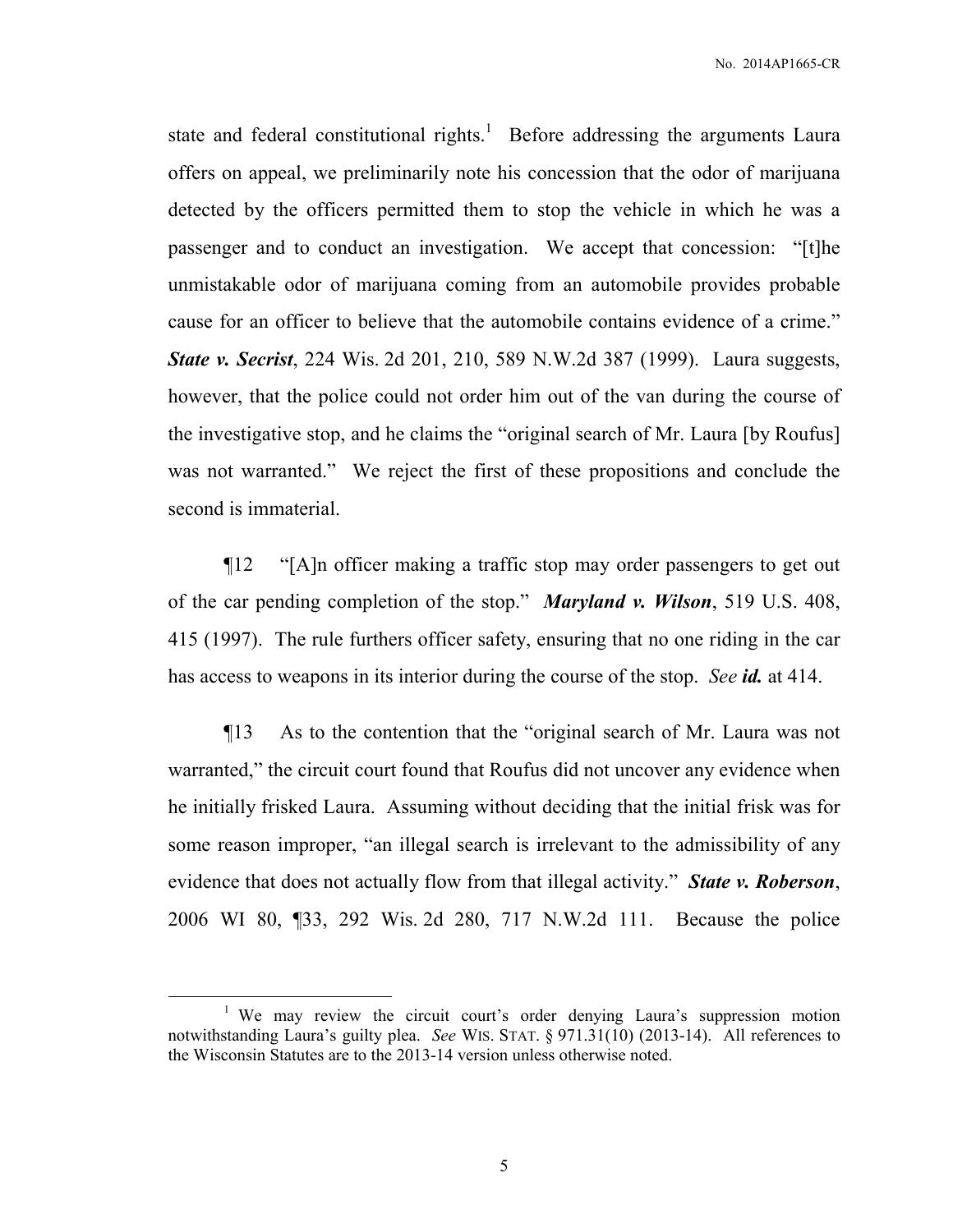uncovered nothing during the initial search, we need not and will not consider whether it was lawful.

¶14 After Roufus frisked Laura, the officers required him to remain at the scene and to sit on the curb while they continued their investigation of the odoriferous van. The general rule is that "the detention of a passenger ordinarily remains reasonable for the duration of the stop." *State v. Salonen*, 2011 WI App 157, ¶15, 338 Wis. 2d 104, 808 N.W.2d 162. A passenger has as much motivation as does a driver to use violence in aid of avoiding apprehension of a serious crime. *See id.*, ¶¶12, 14. The rule permitting continued detention of passengers permits officers to maintain control over a potentially volatile scene while they investigate the vehicle they have stopped for evidence of a crime. *See id.*, ¶12.

¶15 The circuit court found that the investigation continued for "a very short period of time right there at the that [sic] location.... The defendant was not under arrest at that time. He was not handcuffed." The circuit court concluded that Laura's detention therefore properly continued throughout the duration of the stop. Similarly, in *Salonen*, the police kept the passenger at the scene of a traffic stop for only a few minutes, without handcuffs and without otherwise restraining the passenger's liberty, while the officers continued the investigation. *See id.*, ¶15. We held that the passenger's continued detention fell within the limits of what is ordinarily reasonable. *See id.* We reach the same conclusion here.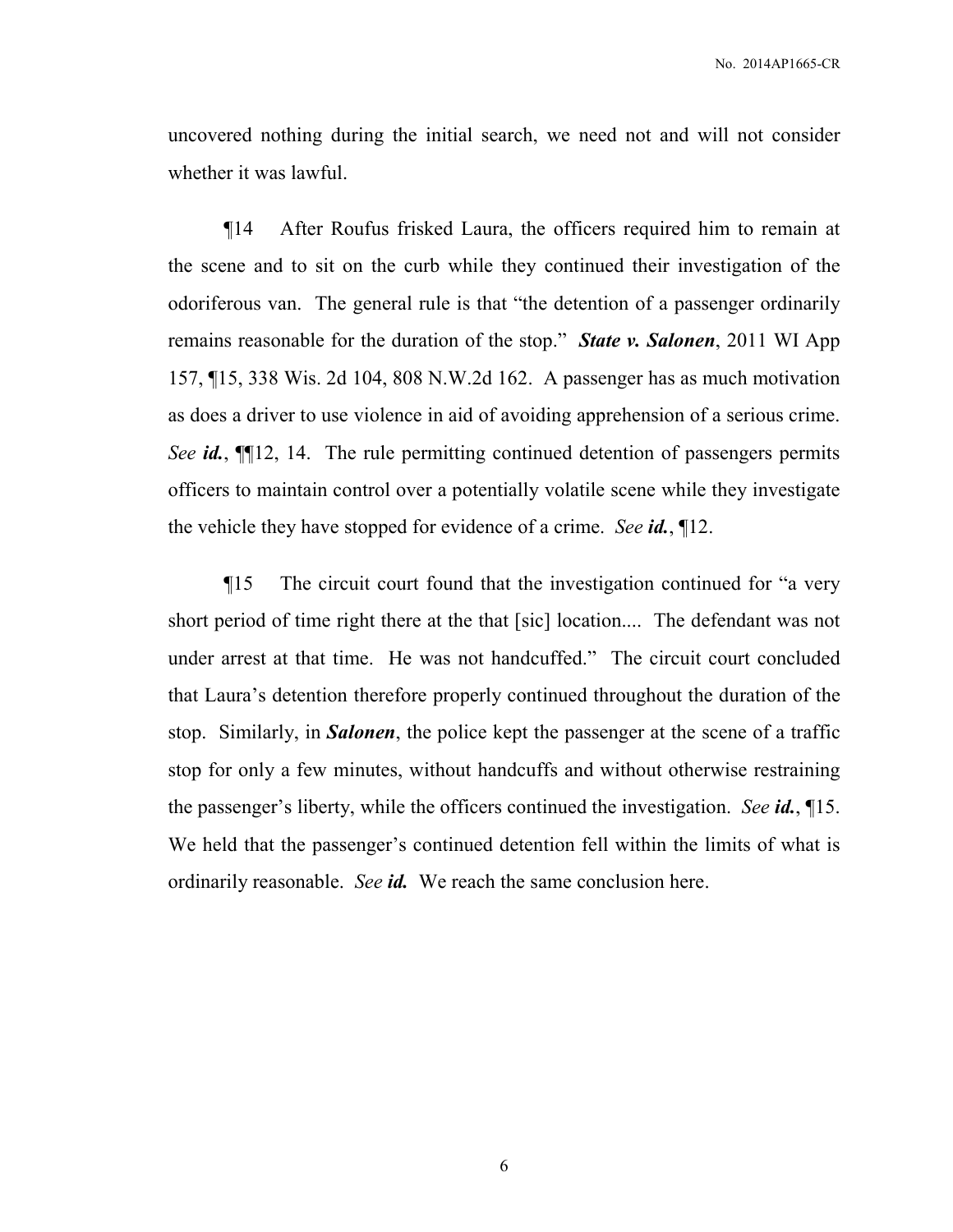¶16 During the course of the continuing investigation, Seitz asked Laura and Bradford whether they had any marijuana. $2$  Laura replied, "we smoked it all  $up.^{3}$  We agree with the circuit court that, at that point, the police had probable cause to arrest Laura.

¶17 The standard governing probable cause for an arrest is not very high. "There must be more than a possibility or suspicion that defendant committed an offense, but the evidence need not reach the level of proof beyond a reasonable doubt or even that guilt is more likely than not." *State v. Mitchell*, 167 Wis. 2d 672, 681-82, 482 N.W.2d 364 (1992). Rather, "'[p]robable cause [to arrest] exists where the totality of the circumstances within the arresting officer's knowledge at the time of the arrest would lead a reasonable police officer to believe that the defendant probably committed a crime.'" *State v. Riddle*, 192 Wis. 2d 470, 476, 531 N.W.2d 408 (Ct. App. 1995) (citation omitted). The facts before the police officer need only lead to the conclusion that "guilt must be more than a mere possibility.... Further, in determining whether probable cause existed, we do not look to the officer's subjective beliefs, but apply an objective standard based upon the circumstances as they were at the time of the arrest." *Id.* (citation omitted).

 $\overline{a}$ 

<sup>&</sup>lt;sup>2</sup> Laura did not suggest during circuit court proceedings and does not suggest on appeal that any officer questioned him improperly. We observe for the sake of completeness that police may ask a detainee a moderate number of questions to dispel suspicions during an investigative stop. *See Berkemer v. McCarty*, 468 U.S. 420, 439 (1984).

<sup>&</sup>lt;sup>3</sup> On appeal, Laura points to his testimony during the suppression hearing and insists that Bradford was the person who said he and Laura had smoked all their marijuana. The circuit court, however, believed Seitz, who testified that Laura made the admission. We will not disturb the circuit court's credibility determination. *See State v. Young*, 2009 WI App 22, ¶17, 316 Wis. 2d 114, 762 N.W.2d 736.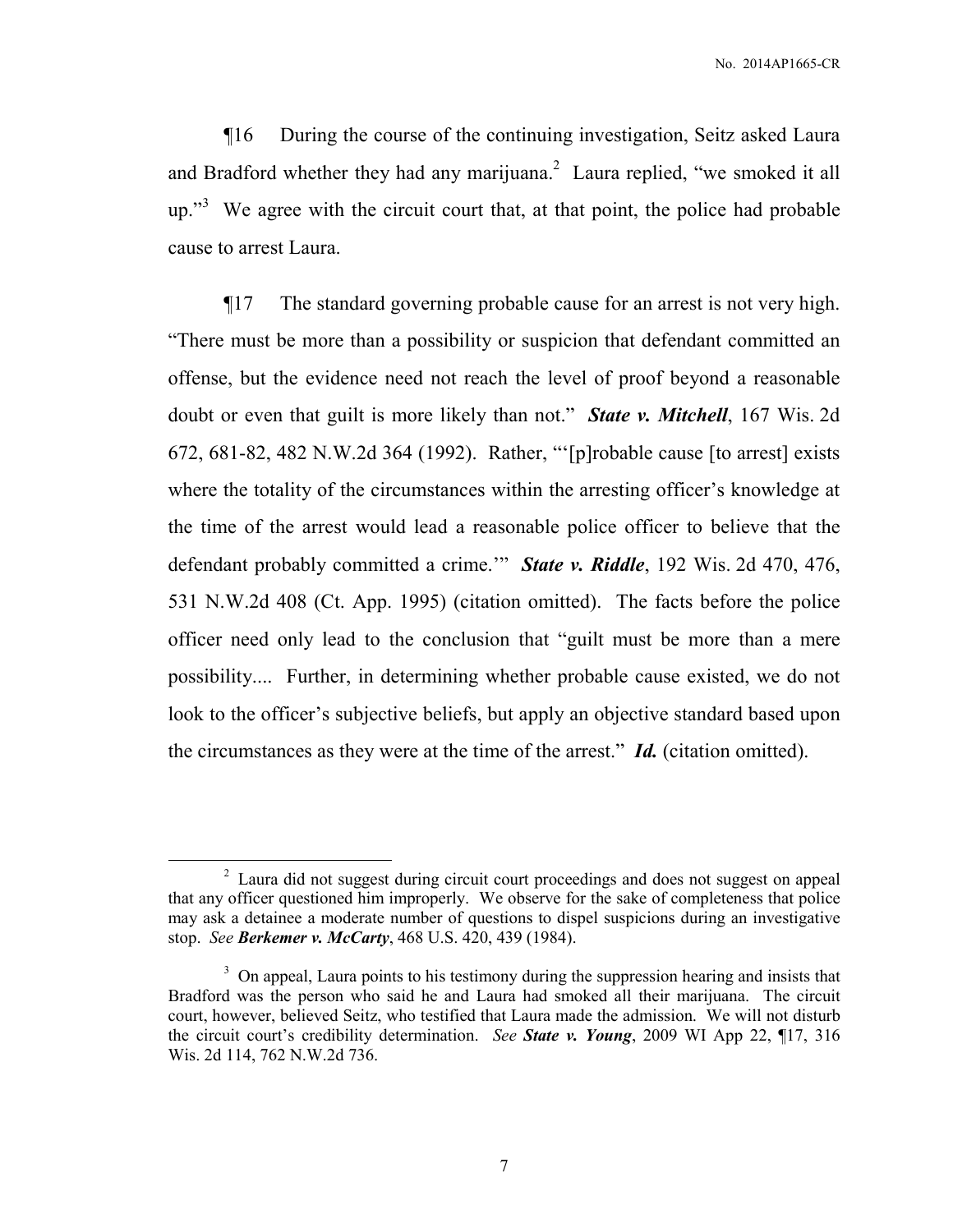No. 2014AP1665-CR

¶18 Here, Laura confessed to smoking marijuana. The confession was corroborated by the strong smell of marijuana emanating from the car in which Laura had just been riding. The information known to the police thus supported a common sense conclusion that Laura probably committed the crime of possessing marijuana, a violation of WIS. STAT. § 961.41(3g)(e). *Cf. Mitchell*, 167 Wis. 2d at 683-84 (odor of marijuana coupled with presence of smoke inside vehicle sufficient to support probable cause to arrest vehicle's occupants for possessing marijuana); *Jackson v. State*, 29 Wis. 2d 225, 231-32, 138 Wis. 2d 260 (1965) (confession corroborated by single significant detail sufficient to sustain conviction beyond a reasonable doubt). Accordingly, the police had probable cause to arrest Laura.

¶19 To be sure, Seitz testified that he decided to arrest Laura for violating the terms of his probation. Laura places great weight on this testimony, but his reliance is misplaced. When we consider whether probable cause existed to support an arrest, we examine the objective facts as they were at the time of the arrest, not the officer's subjective beliefs. *See Riddle*, 192 Wis. 2d at 476. Because the circumstances objectively supported Laura's arrest for possessing marijuana, the officer's subjective reason for the arrest is not significant.

¶20 The rule is well settled that police may lawfully conduct a warrantless search of an arrested person. *See State v. Sykes*, 2005 WI 48, ¶14, 279 Wis. 2d 742, 695 N.W.2d 277. Seitz could therefore lawfully search Laura pursuant to his arrest. Although the search took place before Seitz handcuffed Laura and formally advised him that he was under arrest, the search was incident to the arrest and entirely proper. *See id.*, ¶16 (if probable cause existed for arrest, search may immediately precede the person's formal arrest). The search